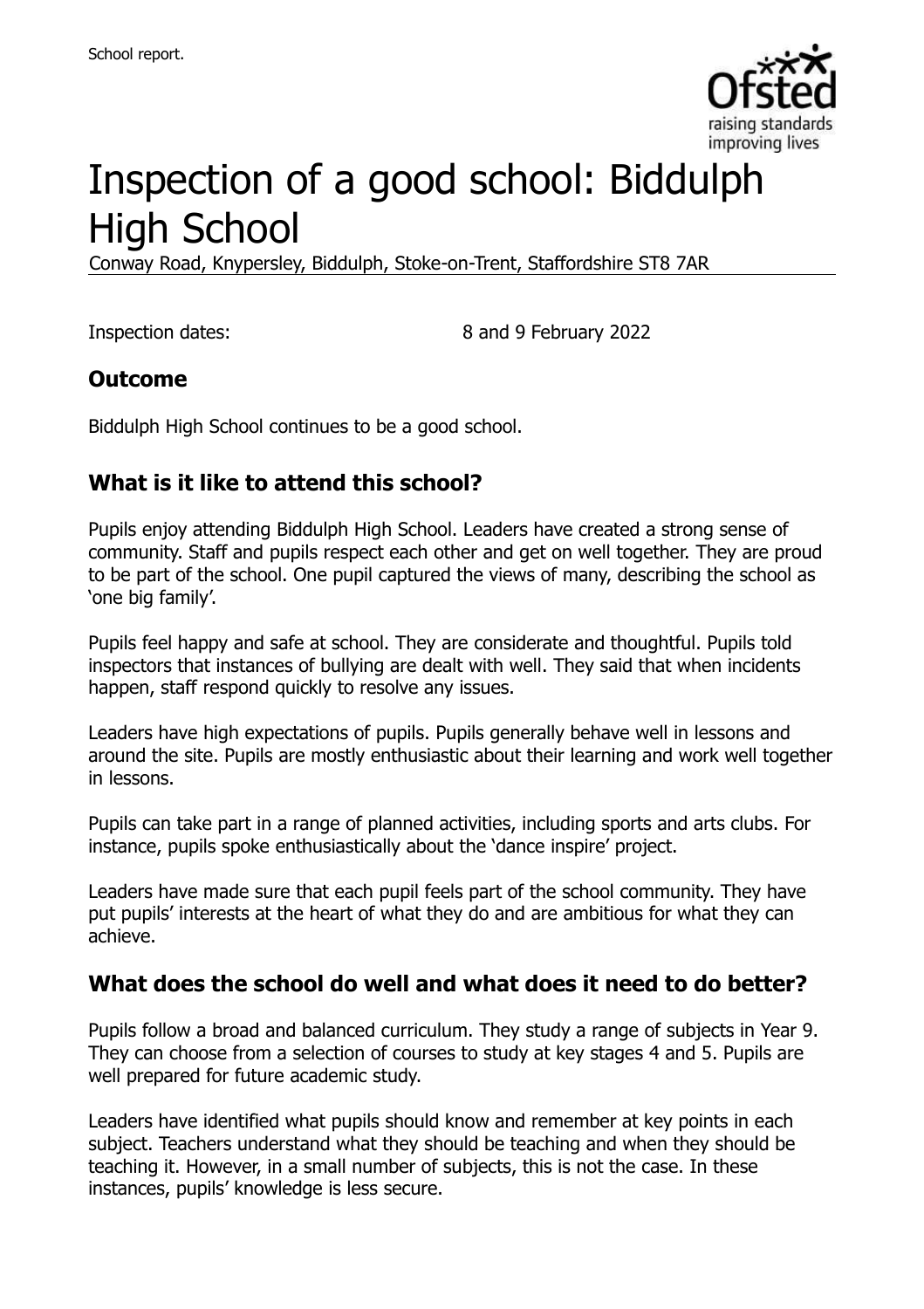

Subject leaders, supported by the trust, have worked closely with teachers in the middle schools. In modern foreign languages, for example, the curriculum in Year 9 follows on from Years 7 and 8. This means that teachers have a clear picture of what pupils should know when they join the school.

Teachers work together closely to develop resources and share their planning. They use these well in lessons to develop and check pupils' understanding. Teachers are well trained and deliver the curriculum effectively. One teacher captured the views of many when they commented, 'Working as a team makes learning happen.' Pupils' views reflect this assessment. They say they can see how learning builds on what they have learned before.

The school's English Baccalaureate (EBacc) entry level is markedly below the government's national ambition for all schools. There are historical reasons for this, not least because of staffing difficulties. Leaders, working with the trust, are taking practical steps to improve this situation. As a result, the number of pupils studying EBacc subjects is increasing.

Developing pupils' reading skills is a school priority. There is a focused reading programme for younger pupils, and staff provide extra reading support to those who need it most. These pupils are improving their knowledge and understanding and are becoming more confident readers.

Provision for pupils with special educational needs and/or disabilities (SEND) is part of the curriculum design in each subject. Pupils with SEND have the time and support necessary to access the same curriculum as their peers. Because of this, pupils with SEND do well in a range of subjects.

Pupils take part in a wide range of popular activities outside of the classroom. Leaders and staff have quickly restarted many of these following the pandemic. Pupils choose from over sixty clubs, varying from robotics to water polo to 'sent into space'. The school has a successful The Duke of Edinburgh's Award scheme and a very popular 'dance inspire' community project. Leaders have constructed a well-organised personal development curriculum. This, and the character-building 'my personal best' programme, prepares pupils well for life beyond school.

Pupils receive high-quality careers information, advice, guidance and support. Older pupils value their careers education and how it helps them think about and make informed choices about their future education or employment and training.

The school's post-16 study programme meets students' needs and aspirations. Students in the sixth form develop socially and personally, as well as academically. Many students achieve well and go on to higher education.

Trustees and governors know the school well. They are aware of their responsibilities and carry them out appropriately. The trust works very closely with the school and other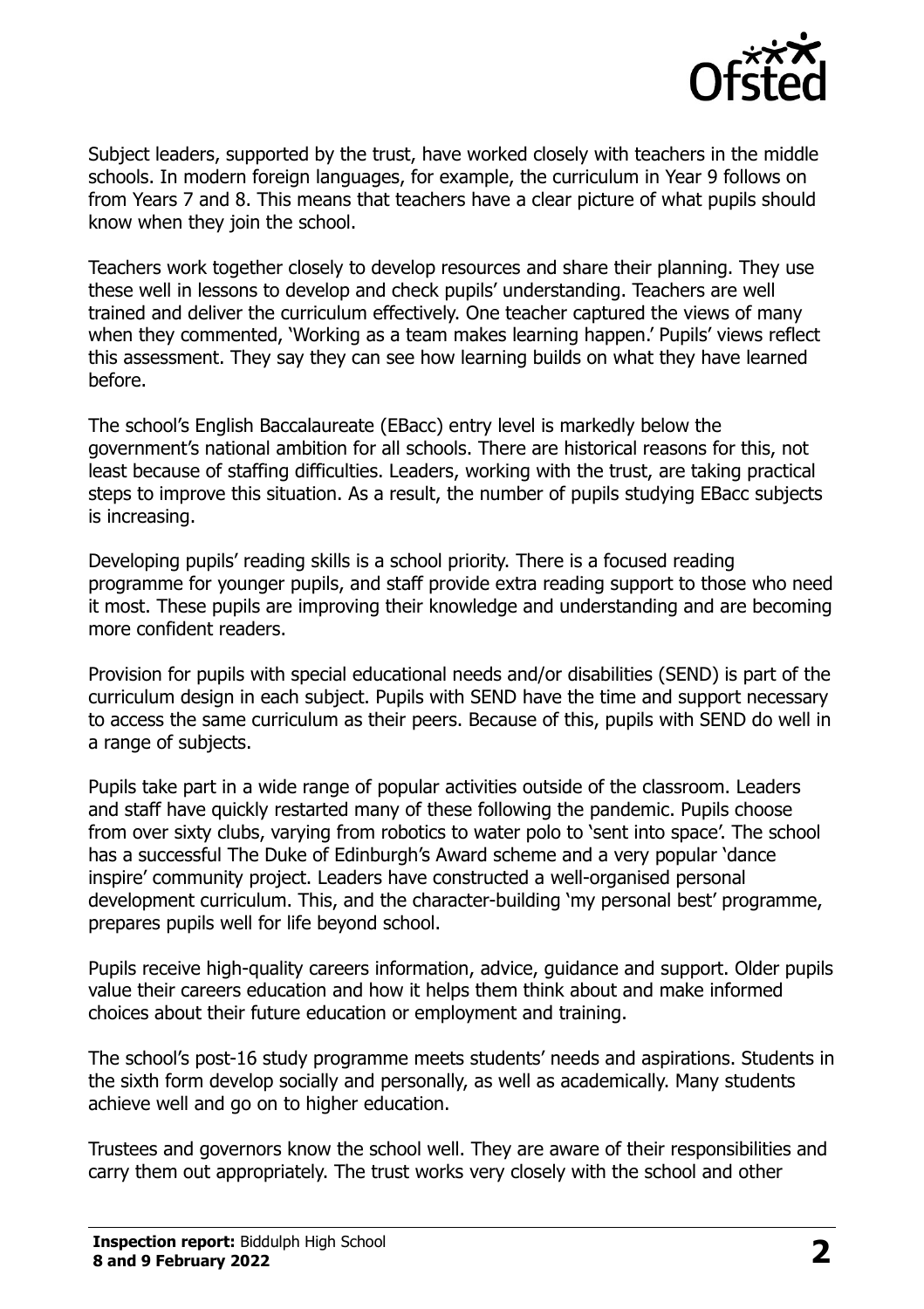

partners. Together they have identified the right priorities to bring about further improvement.

Staff are overwhelmingly positive about working at the school. They feel supported and appreciated by leaders. Staff told inspectors that school leaders value them and care about their well-being.

## **Safeguarding**

The arrangements for safeguarding are effective.

There is a strong safeguarding culture at the school.

All staff complete regular safeguarding training. Staff know what to do if they have concerns about a pupil. Pupils feel safe in school and know that they can talk to any member of staff about safeguarding issues. Pupils learn how to keep themselves safe through the personal development programme.

Safeguarding leaders take appropriate action when a pupil needs help. Leaders also access the right external support when it is needed. The trust and governors check that the school meets its safeguarding duties.

## **What does the school need to do to improve?**

## **(Information for the school and appropriate authority)**

- In a small number of subjects, leaders have not made sure that pupils' knowledge and understanding builds on what they have previously learned. As a result, pupils cannot integrate new ideas with what they have learned before. Leaders should ensure that the curriculum builds sequentially in every subject so that pupils can draw on their past learning.
- The proportion of pupils who choose to study a modern foreign language is low. This means that few pupils achieve the full suite of qualifications that make up the EBacc. Leaders should ensure that they continue to improve the curriculum in Year 9 so that more pupils choose to study a modern foreign language in Year 10.

## **Background**

When we have judged a school to be good, we will then normally go into the school about once every four years to confirm that the school remains good. This is called a section 8 inspection of a good or outstanding school, because it is carried out under section 8 of the Education Act 2005. We do not give graded judgements on a section 8 inspection. However, if we find evidence that a school would now receive a higher or lower grade, then the next inspection will be a section 5 inspection. Usually this is within one to two years of the date of the section 8 inspection. If we have serious concerns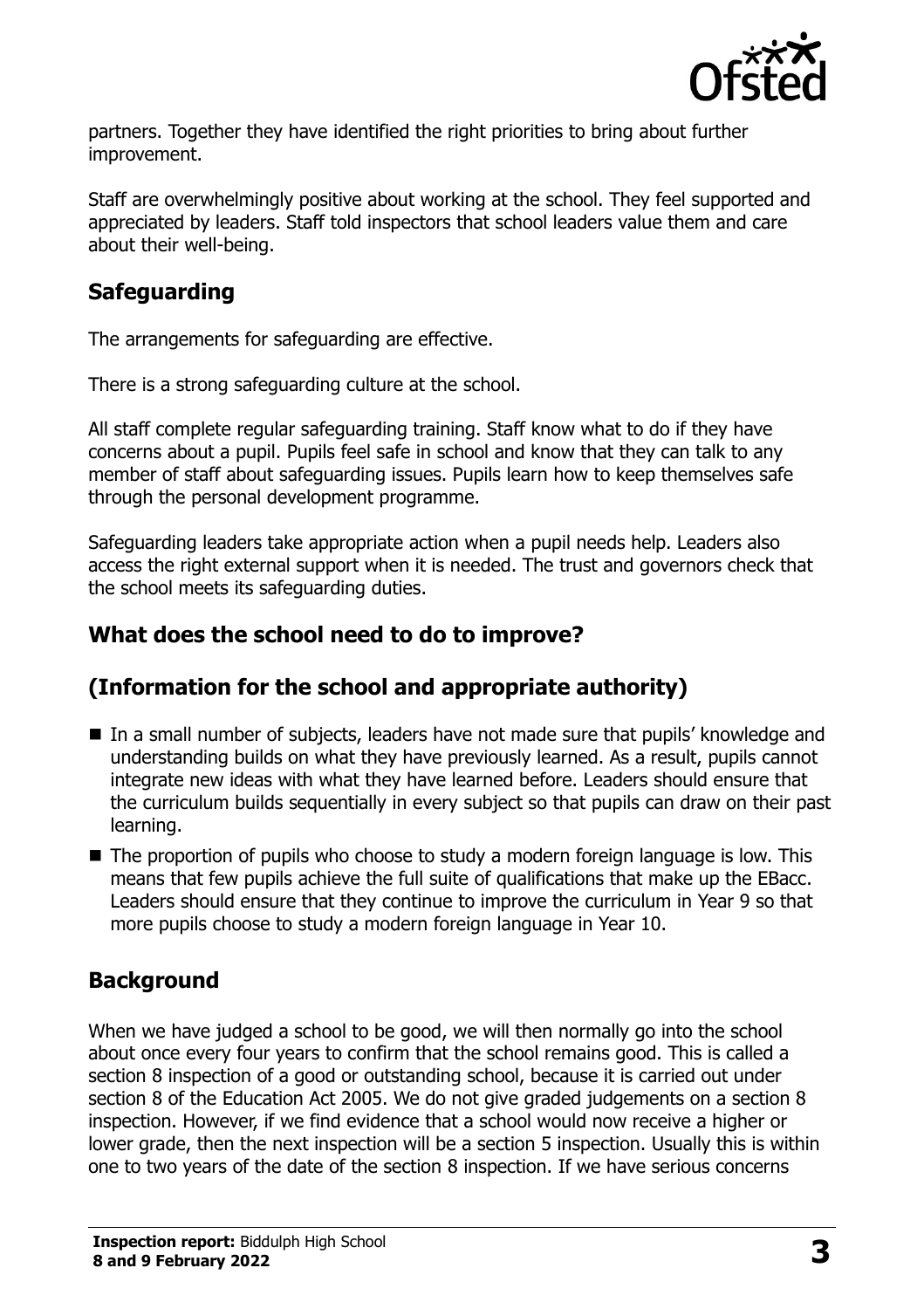

about safeguarding, behaviour or the quality of education, we will deem the section 8 inspection as a section 5 inspection immediately.

This is the first section 8 inspection since we judged the school to be good in March 2017.

#### **How can I feed back my views?**

You can use [Ofsted Parent View](https://parentview.ofsted.gov.uk/) to give Ofsted your opinion on your child's school, or to find out what other parents and carers think. We use information from Ofsted Parent View when deciding which schools to inspect, when to inspect them and as part of their inspection.

The Department for Education has further [guidance](http://www.gov.uk/complain-about-school) on how to complain about a school.

If you are the school and you are not happy with the inspection or the report, you can [complain to Ofsted.](https://www.gov.uk/complain-ofsted-report)

## **Further information**

You can search for [published performance information](http://www.compare-school-performance.service.gov.uk/) about the school.

In the report, '[disadvantaged pupils](http://www.gov.uk/guidance/pupil-premium-information-for-schools-and-alternative-provision-settings)' refers to those pupils who attract government pupil premium funding: pupils claiming free school meals at any point in the last six years and pupils in care or who left care through adoption or another formal route.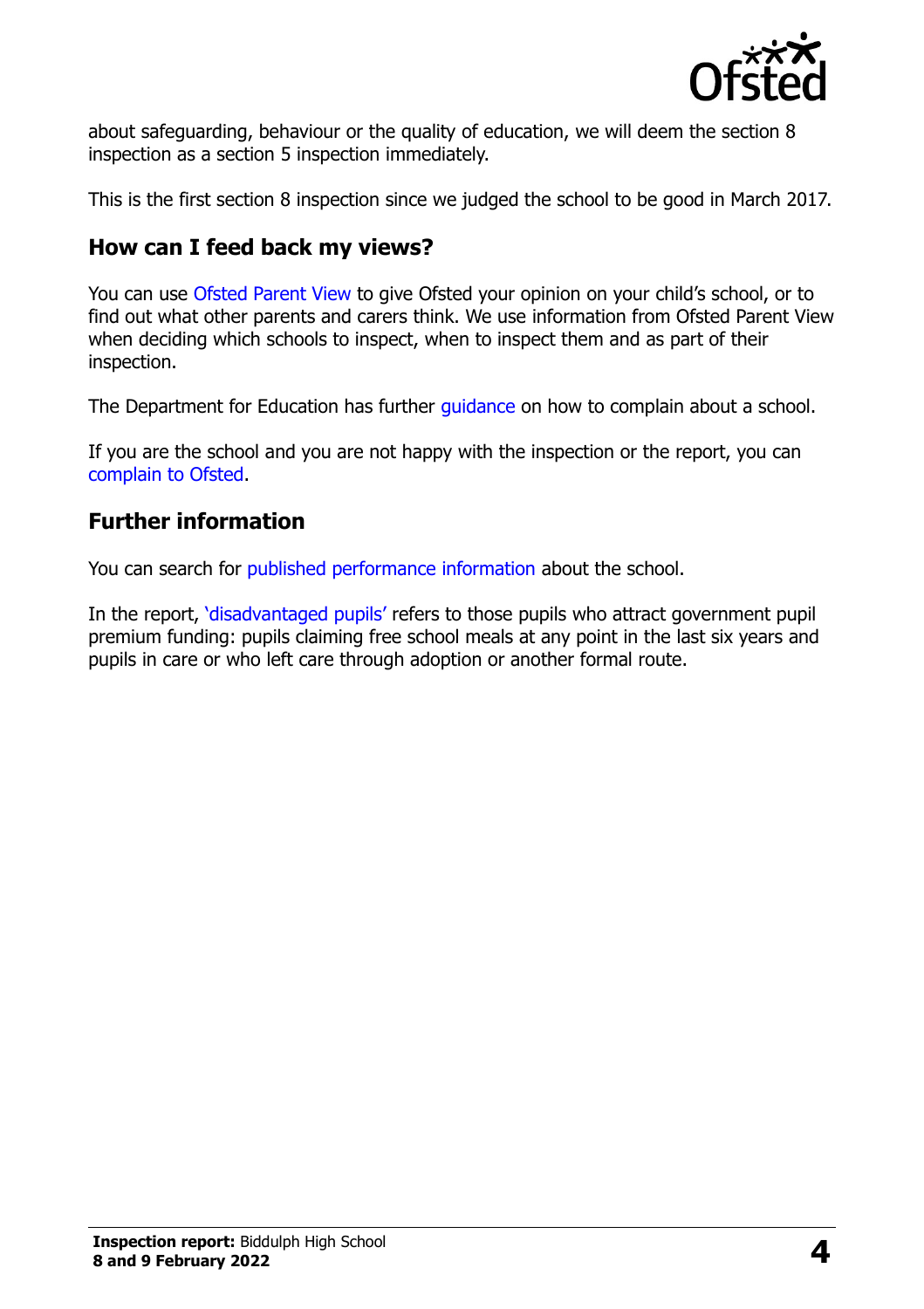

## **School details**

| Unique reference number                            | 137356                                                                |
|----------------------------------------------------|-----------------------------------------------------------------------|
| <b>Local authority</b>                             | Staffordshire                                                         |
| <b>Inspection number</b>                           | 10211423                                                              |
| <b>Type of school</b>                              | Secondary comprehensive                                               |
| <b>School category</b>                             | Academy converter                                                     |
| Age range of pupils                                | 13 to 18                                                              |
| <b>Gender of pupils</b>                            | Mixed                                                                 |
| <b>Gender of pupils in sixth-form</b><br>provision | Mixed                                                                 |
| Number of pupils on the school roll                | 784                                                                   |
| Of which, number on roll in the sixth<br>form      | 193                                                                   |
| <b>Appropriate authority</b>                       | Board of trustees                                                     |
| <b>Chair of trust</b>                              | <b>Martin Jones</b>                                                   |
| <b>Headteacher</b>                                 | Elizabeth Robinson                                                    |
| <b>Website</b>                                     | www.biddulph.staffs.sch.uk/                                           |
| Date of previous inspection                        | 14 February 2017, under section 8 of the<br><b>Education Act 2005</b> |

#### **Information about this school**

- The school is part of the Potteries Educational Trust
- The school uses two alternative providers, Leek High School and Reaseheath College.

#### **Information about this inspection**

- This was the first routine inspection that the school received since the COVID-19 pandemic began. Inspectors discussed the impact of the pandemic with leaders and have taken that into account in their evaluation of the school.
- Inspectors held meetings with the chief executive officer of the multi-academy trust and members of the governing body, including the chair. Inspectors also met with the headteacher, other senior leaders, subject leaders and the special educational needs coordinator.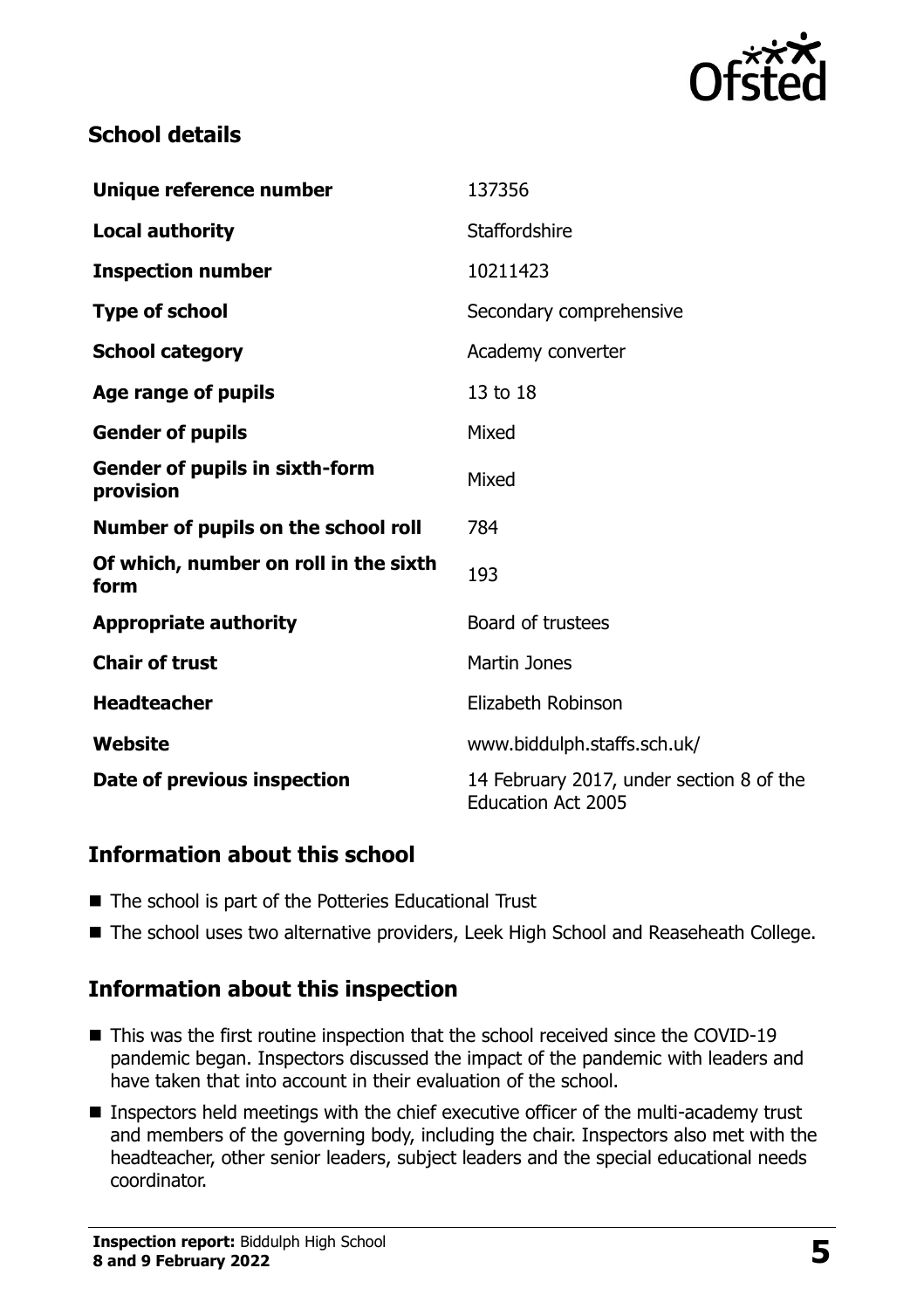

- Inspectors spoke with pupils about their experiences of school and their views on behaviour and bullying. Inspectors also observed pupils' behaviour during lessons and at breaktimes.
- Inspectors carried out deep dives in English, science, geography and modern foreign languages. They visited a sample of lessons in these subjects, met with subject leaders, reviewed pupils' work and held discussions with teachers and pupils.
- Inspectors reviewed a wide range of documentary evidence, including leaders' selfevaluation and improvement plans.
- Inspectors looked at safeguarding policies and reviewed leaders' records of checks on the suitability of staff and governors. They met with the leaders who have overall responsibility for safeguarding. Inspectors spoke with staff and pupils about how the school keeps pupils safe.
- Inspectors spoke with the leaders responsible for SEND and reading.
- Inspectors considered the responses to Ofsted's online staff and pupil questionnaires. Inspectors also considered the responses to Ofsted Parent View, Ofsted's online questionnaire for parents and carers.

#### **Inspection team**

David Buckle, lead inspector **Ofsted Inspector** 

Julie Griffiths Ofsted Inspector